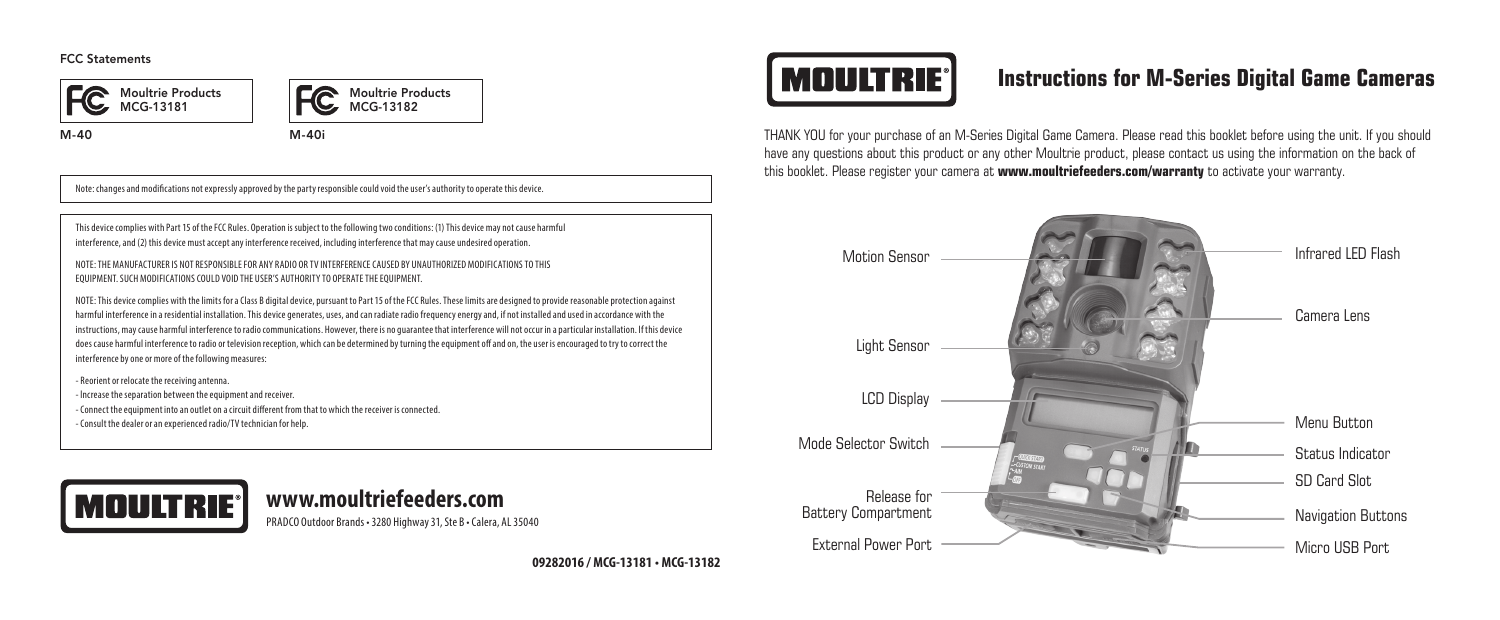# **MOULTRIE M-SERIES**



| RESET   | PROGRAM<br>#2 | PROGRAM<br>. L      | PROGRAM #*       | PROGRAM #1    |
|---------|---------------|---------------------|------------------|---------------|
| DPTIONS | <b>TIME</b>   | <b>TIME</b><br>TART | <b>STOP TIME</b> | "IME<br>T A R |

*\*If Timelapse Program #1 is set to Always On, settings for Program #2 will be disabled.*

#### **Important Battery lnformation**

- Only use Alkaline or Lithium batteries. We recommend the use of Energizer batteries. - Do not mix old and new batteries. Always replace ALL the batteries at the same time. - When the camera is not in use, please remove the batteries.

#### **Moultrie Limited Warranty**

This product has been thoroughly tested and inspected before shipment. It is guaranteed from defects in material and workmanship from the date of purchase for 2 years. Under this limited guarantee we agree to replace or repair free of charge any part or parts which have been found to be defective in original material or workmanship. Should you require in-warranty service, call our Customer Service Department. If your problem cannot be addressed over the telephone, we may need you to send us your defective product plus proof of purchase.

You must register your camera at **www.moultriefeeders.com/warranty** to activate your 2-year warranty.

### **Troubleshooting** *\*Set options in the respective menus.*

Please visit **www.moultriefeeders.com/contact-us** for troubleshooting and helpful tips.

#### **INFOSTRIP ACTIVE**

#### **Returns and Repairs (ºF OR ºC)**

**neturns and nepairs**<br>Please visit **http://www.moultriefeeders.com/return-policy** and complete the form or our Service Department will gladly answer any questions you have. Call 800-653-3334, Monday - Friday, 8:00 AM to 5:00 PM CST.

### **MOULTRIE MOBILE® COMPATIBILITY VIDEO QUALITY**

Your camera is compatible with our Moultrie Mobile® cellular service when combined with the Field Modem MV1. Please visit **www.moultriemobile.com** for more information.

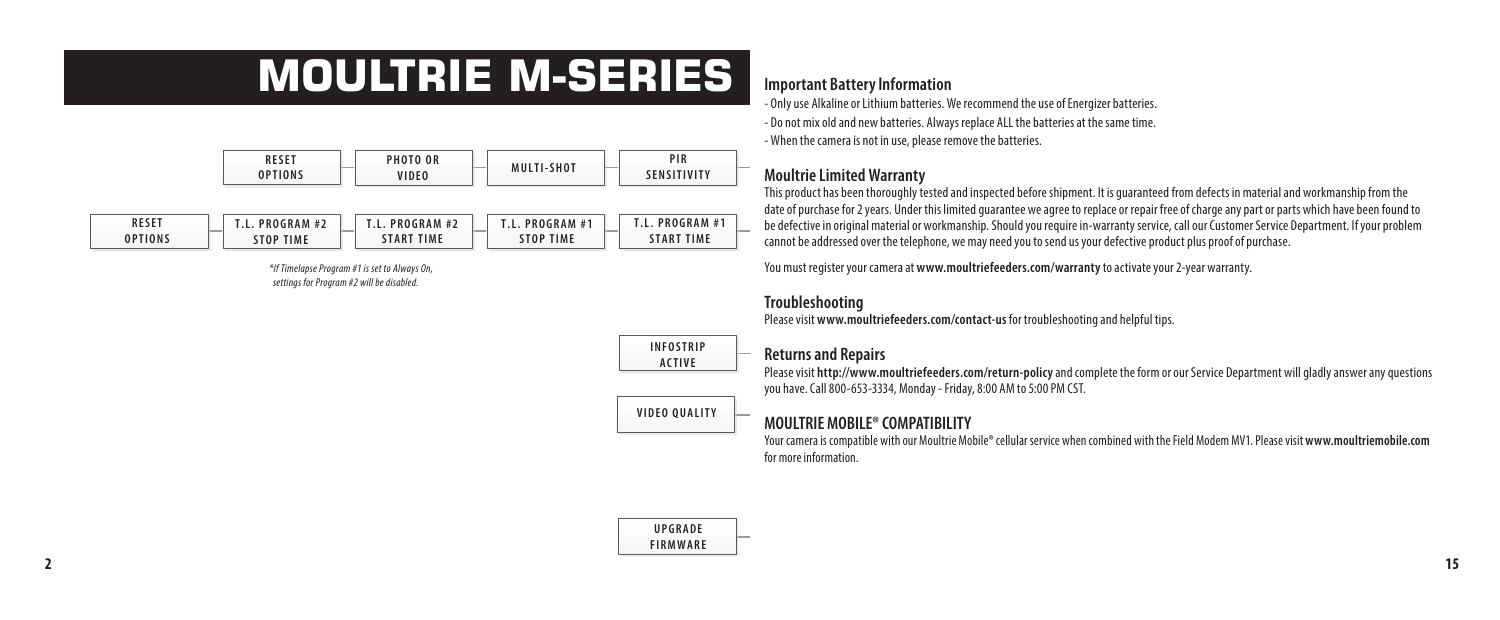### **J SYSTEM OPTIONS (cont.)**

# **MENU MAP**

**Upgrade Firmware** 

The firmware version is displayed.

YES - To upgrade firmware. NO - Keep current firmware.

**NOTE: This operation should only be performed when firmware update is required.**

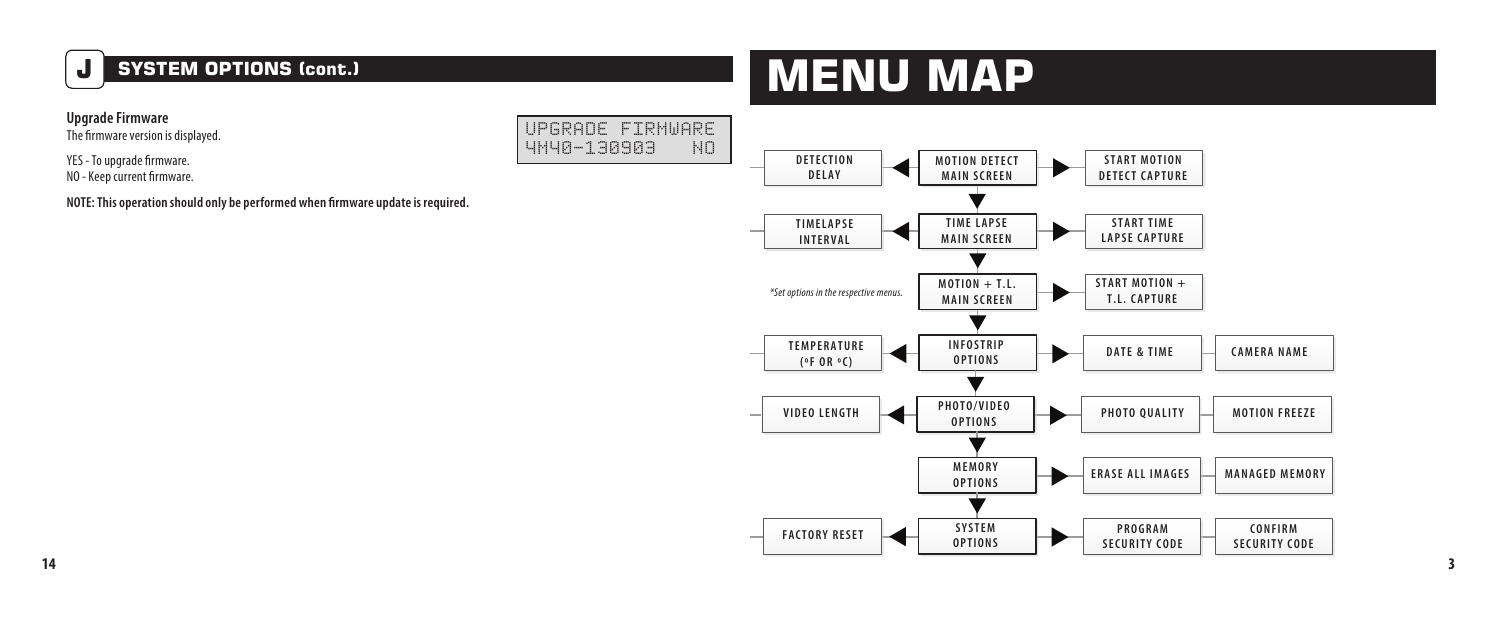### **A CAMERA OVERVIEW**

#### **MODE SWITCH**

**Aim -** When Aim is ON and the PIR Motion Sensor detects motion, the Status Indicator's red LED on the front of the camera will come on and remain lit as long as motion is detected. **Custom Start** - set and run camera with custom settings. **Quick Start** - set and run camera with pre-defined settings.

#### **NAVIGATION BUTTONS**

The Menu Button selects Camera Setup or Main Screen. When camera mode is selected, the LEFT and RIGHT buttons navigate through the menu options. The Menu Button is also used to wake-up the camera and turn on the display when the camera is in power saving (or sleep) mode.The OK button selects the item to be changed. The UP/DOWN and LEFT/RIGHT buttons are used to step through and modify the menu options. Pressing the OK button again, selects the option indicated on the display. The OK button is also used to manually take a picture.

#### **BATTERY COMPARTMENT**

The camera is powered by eight (8) AA alkaline or lithium batteries. Push the battery compartment release button to eject the battery tray. Install batteries as indicated on the engravings on the battery tray, taking care to note the correct polarity.See Important Battery Information section on Page 15 of this manual.

#### **SD CARD SLOT**

Accepts up to a 32GB SD Card (Class 4 or higher) for photo and video storage. **NOTE:** A Class 4 or higher SD Card must be installed for the camera to operate (sold separately). Ultra/turbo SD cards are not recommended.

#### **USB PORT**

Download still pictures and video onto your computer by connecting a micro-B to USB cable (not included) to the USB port.

#### **EXTERNAL POWER PORT**

Accepts the Moultrie power accessories (sold separately) only. Refer to **www.moultriefeeders.com** for more information. **NOTE: The use of any other power source will void your warranty and possibly harm your camera.**

### **J SYSTEM OPTIONS**

#### **Security Code**

Select a 5 digit security code for your camera.

**NOTE: Please remember your security code. If the code is lost, you can contact Moultrie customer support to reset the password (charges may apply). Also, use caution when navigating through the Security Code option as not to set a code by mistake. For no Security Code, the setting should remain as "00000".**

#### **Confirm Security Code**

Once a Security Code has been entered, the camera will prompt you to verify the code. This will keep you from mis-entering a code or seting a code inadvertantly.

#### **Reset to Default settings**

You can reset your camera to the factory default settings. Choose either **YES** - all setups restored to factory default or **NO** - keep custom settings.

|      | PROGRAM SECURITY |
|------|------------------|
| CODE | яяяяя            |

| TRM.<br>TINE | SECURITY |
|--------------|----------|
| 11<br>FI III |          |

| FACTORY | RESET? |    |
|---------|--------|----|
|         |        | NH |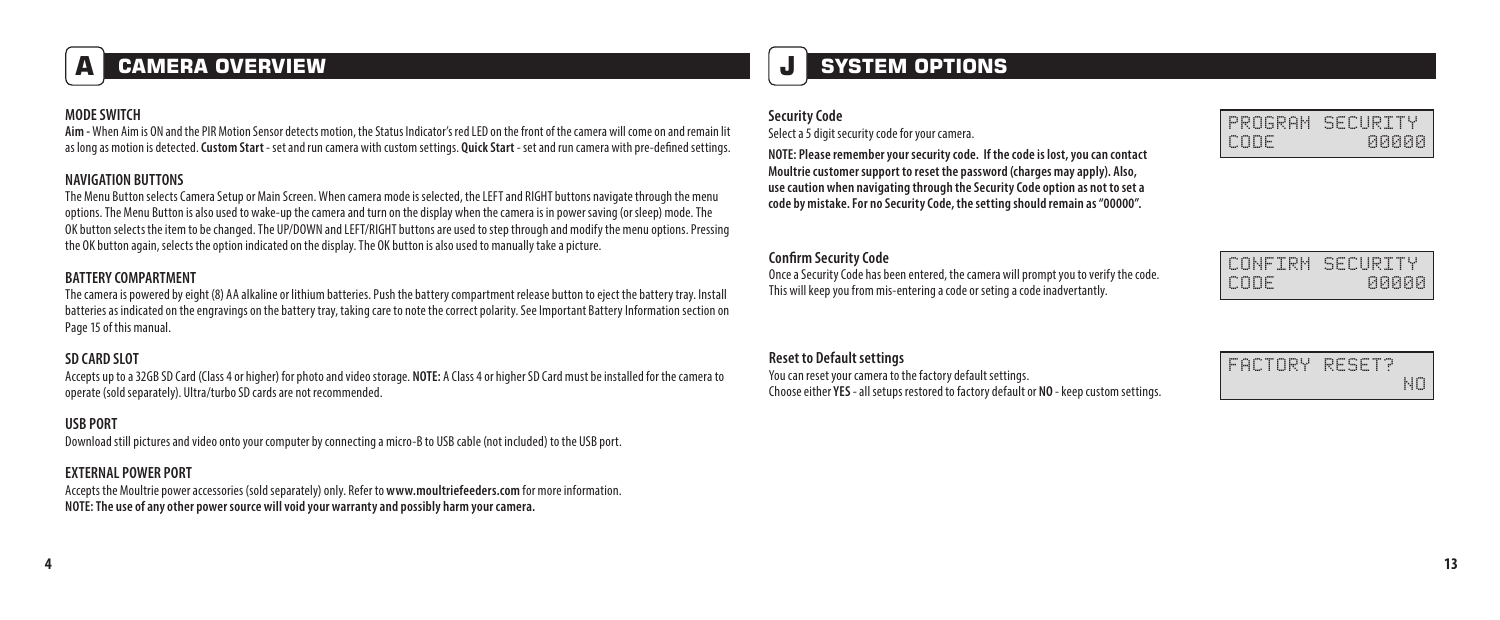### **H SETTING PHOTO/VIDEO OPTIONS (cont.)**

**Setting Video Length** Choose between 5 video length settings (5, 10, 30, 60 or 90 seconds). **NOTE: Night videos are limited to a maximum of 30 seconds.**

### VIDEO LENGTH 10 SECONDS

## **I MEMORY OPTIONS**

#### **Managed Memory**

Selecting the OVERWRITE OLDEST option will cause the oldest files to be overwritten with new captures when the SD card reaches its capacity. With the DO NOT OVERWRITE option selected, the camera will cease image capture once the SD card reaches capacity.

#### **Erase Images**

Choose between **Yes** - erase all images, or **No** - does not change stored images. **NOTE: This will also format your SD card for use in your camera.**

| NANHAEU MENURY<br>DO NOT OVERWRITE <mark> </mark> |
|---------------------------------------------------|
|                                                   |

### ERASE ALL IMAGES NO

### **B QUICK START INSTRUCTIONS**

Use the steps below as a guide to quickly set up your camera so it will function using the factory default settings.

### **STEP 1**

Open camera cover. Install eight (8) AA size alkaline or lithium batteries with polarities as indicated in the Battery Tray. Insert your SD card. We recommend that you erase the SD card (ERASE IMAGES) inside the camera before taking pictures: this will not only erase all images, but will also format your SD card for use in the camera. Camera will not operate without SD card. Switch camera to **Quick Start**.

#### **STEP 2**

Mount camera in desired location using a mounting strap. The camera also has two Python™ Cable Loops for added security. **NOTE: Camera must be attached to a stable object for motion detection to function properly. Mounting camera on an unstable structure may result in excess image captures with no subject (false triggers).**

#### **STEP 3**

Switch camera to Aim. Aim camera using motion detection to determine target area. Walk in front of the camera at the desired distance and the camera LED will flash showing the covered area.

#### **STEP 4**

Close cover. The camera will operate using Default settings. You may also customize the settings if desired in Custom Start.

#### **Setting Run Mode**

When you choose Ouick Start, the only settings that you will be able to change will be Date and Time, allowing for rapid setup. Other settings are:

| <b>OPTION</b>          | <b>SETTING</b>       |
|------------------------|----------------------|
| Mode                   | <b>Motion Detect</b> |
| <b>Detection Delay</b> | 30 seconds           |
| Multi-Shot             | 3-Triggered          |
| <b>Photo or Video</b>  | Photo                |

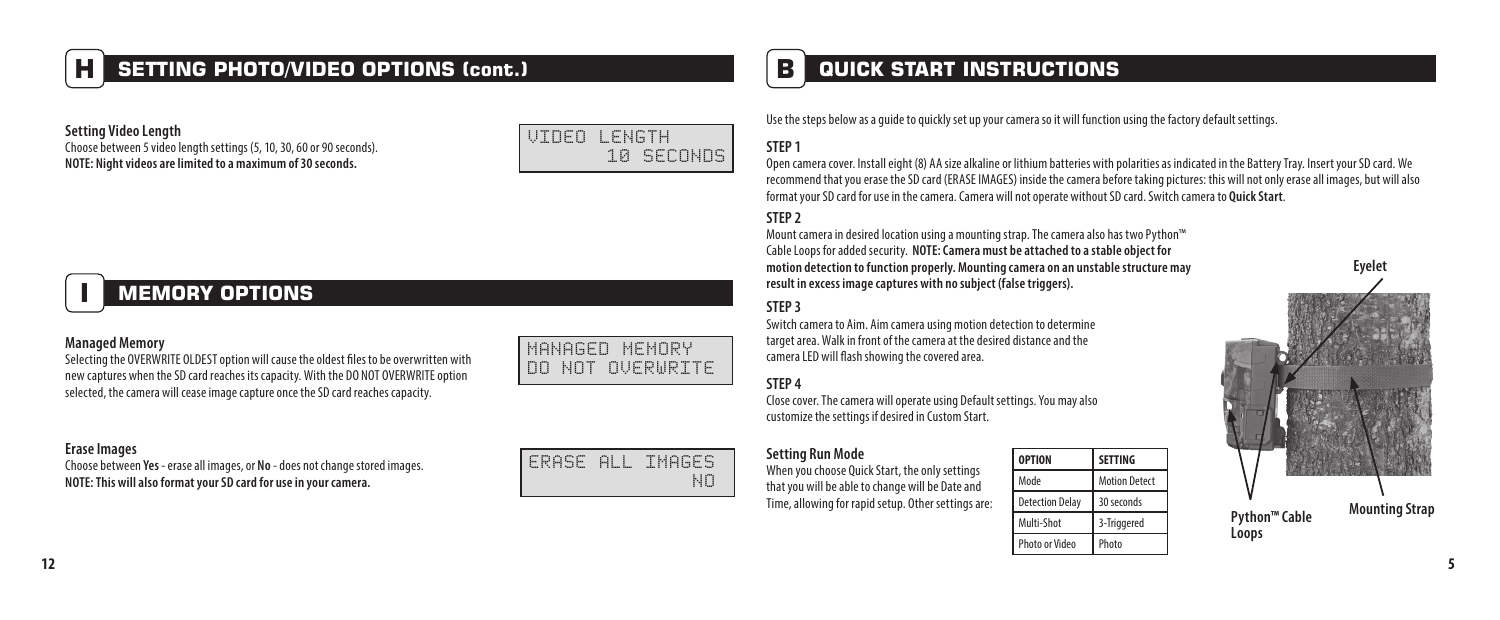## **C CAPTURE MODES**

#### **Setting Capture Mode**

Use the **Up/Down** buttons to choose between operating modes. This camera has 3 modes.

- **1. Motion Detect**  Capture photo or video when motion or heat is detected.
- **2. Time Lapse -** Capture photo at periodic intervals based on the Time Lapse program setting.
- **3. Motion + Time Lapse -** Uses a combination of Time Lapse and Motion Detect modes at different times of the day. Press the **Right** button to move to start motion capture.

**NOTE: Options for Motion and Time Lapse can be set in their respective option menus.**

## **D SETTING MOTION DETECT OPTIONS**

#### **IMAGE REVIEW SOFTWARE INSTALLATION**

Download your free Image Review software at **www.moultriefeeders.com/imagesoftware**

**For PC users:** Installation and operation instructions are available here, as well.

**For Mac users:** This software is not Mac-compatible. You can import your image files into a program such as iMovie and iPhoto.

#### **Setup Selection Setting**

From the Default Screen, pressing the Menu button will enter the current capture mode's Main Screen. Press the Down button 3 times to enter GENERAL SETTINGS. Press the Left button to move to the next setting. Using this method you can customize your camera's feature settings. From this Main Screen, press OK to get to the Test Capture screen. See pages 1 & 2 for the full layout of the camera menu.

**For all menu navigation, use UP/DOWN to change and LEFT/RIGHT to navigate between options and OK to lock-in your selection.**

### **H SETTING PHOTO/VIDEO OPTIONS**

| <b>Setting Photo Quality</b>                |             |  |  |  |  |  |
|---------------------------------------------|-------------|--|--|--|--|--|
| Choose between 4 image resolution settings: |             |  |  |  |  |  |
| 1. Enhanced:                                | 5376 x 3024 |  |  |  |  |  |
| 2. High:                                    | 3840 x 2160 |  |  |  |  |  |
| 3. Medium:                                  | 2688 x 1512 |  |  |  |  |  |
| $4.1$ nw:                                   | 1920 x 1080 |  |  |  |  |  |



#### **Setting Motion Freeze**

This feature maximizes the image clarity during night photos. When this feature is on the camera will adjust the exposure time to reduce blur associated with motion. Other adjustments are made to increase the brightness and clarity of the photo. When this feature is turned off the camera will use a maximum exposure time that will not reduce blur, but will increase the effective flash range and image brightness of night photos.

#### **Setting Video Quality**

| Choose between 2 image quality settings: |             |  |  |  |  |
|------------------------------------------|-------------|--|--|--|--|
| $1. HD$ :                                | 1280 x 720  |  |  |  |  |
| 2. FULL HD:                              | 1920 x 1080 |  |  |  |  |

|  | MOTION FREEZE   |
|--|-----------------|
|  | ON (FAST FLASH) |

| UINEN NUALITY |               |  |  |  |  |  |
|---------------|---------------|--|--|--|--|--|
|               | НП [1280Х720] |  |  |  |  |  |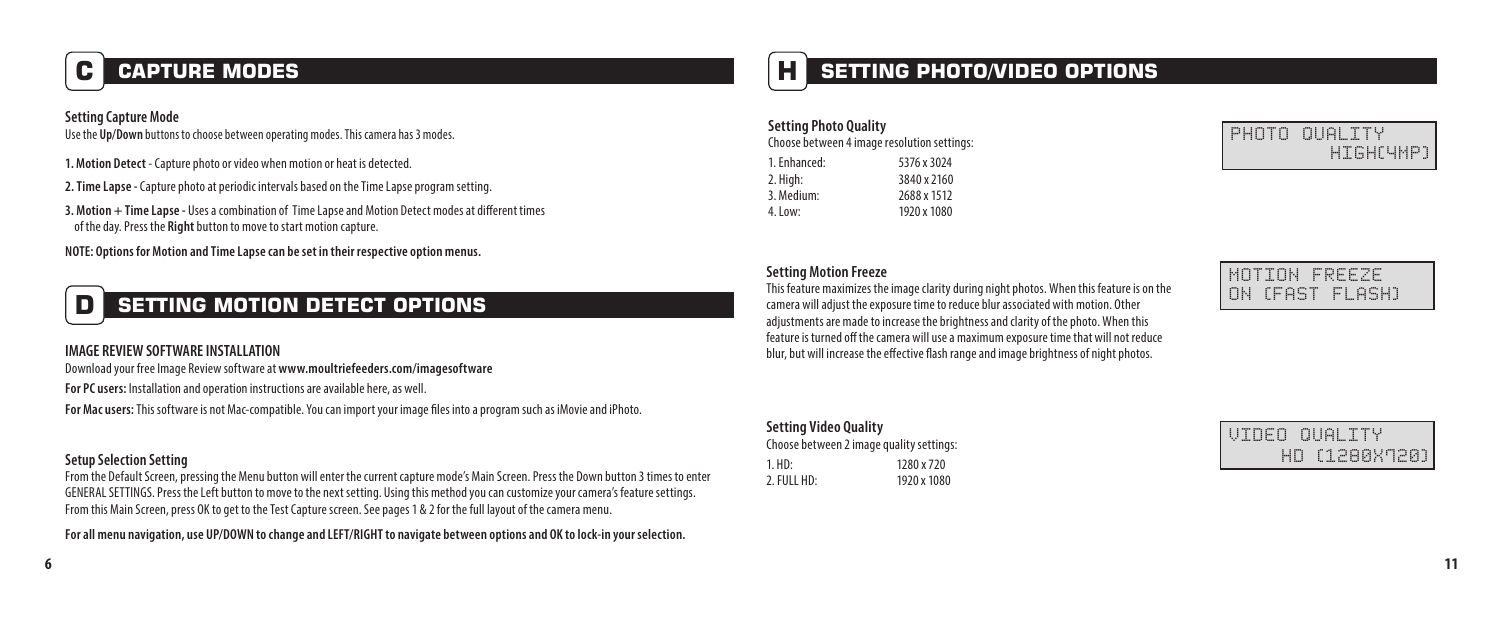### **G SETTING INFOSTRIP OPTIONS**

#### **Infostrip Active**

Choose between:

**YES** - Camera Name, Time, etc, information will be imprinted at the bottom of the image/video as an information bar.

**Note:** Remember to input the camera name in the setup and set the clock accordingly.

**NO** - No information bar will be imprinted.

#### **Temperature**

The temperature is imprinted on each photo and can be in degrees Fahrenheit or Celsius.

**Setting Date and Time IMPORTANT!** INe to set date and time.<br>**IMPORTANT!** INe to set date and time.

FAHRENHEIT

INFOSTRIP ACTIVE

YES

11/11/16 11:11pm

#### **Setting Camera Name**

Select an identity for your camera. For example, you can use a name or a location; the identity you wish to use is up to you.

### CAMERA NAME MOUL TRIFFCAM

Detection Delay determines the number of minutes between pictures when an animal is detected and remains in range. Choose between (NONE, 10 sec, 30 sec, 1 min, 5min, 10min, or 30 min).

#### **PIR Sensitivity**

PIR Sensitivity allows you to control as to how much movement and at what distance the camera will trigger. HIGH sensitivity will allow for more distance, but will make the camera slightly more susceptible to false triggers and is ideal for open areas such as fields and food plots. LOW sensitivity will shorten the distance but lower the chance of false triggers and is ideal for close range traps and deeply wooded areas.

#### **Setting Multi-Shot**

Choose how many pictures you would like captured in a sequence when the camera is triggered (1 or 3).

Available options are:

**1 (OFF) -** Single photo taken per event.

**3 BURST -** Three rapidly captured photos taken per event. All 3 photos are captured within one second. NOTE: Burst mode is only capable of up to 4MP captures, regardless of your resolution setting.

**3 TRIGGERED -** Up to three photos are captured per event with an approximate one second delay between each capture. Each subsequent photo after the first requires an individual trigger. This allows for multiple potential image captures of the same event while reducing the chance of empty images if the subject moves out of the field of view after the first shot.

TEMPERATURE



DETECTION DELAY

10 SECONDS